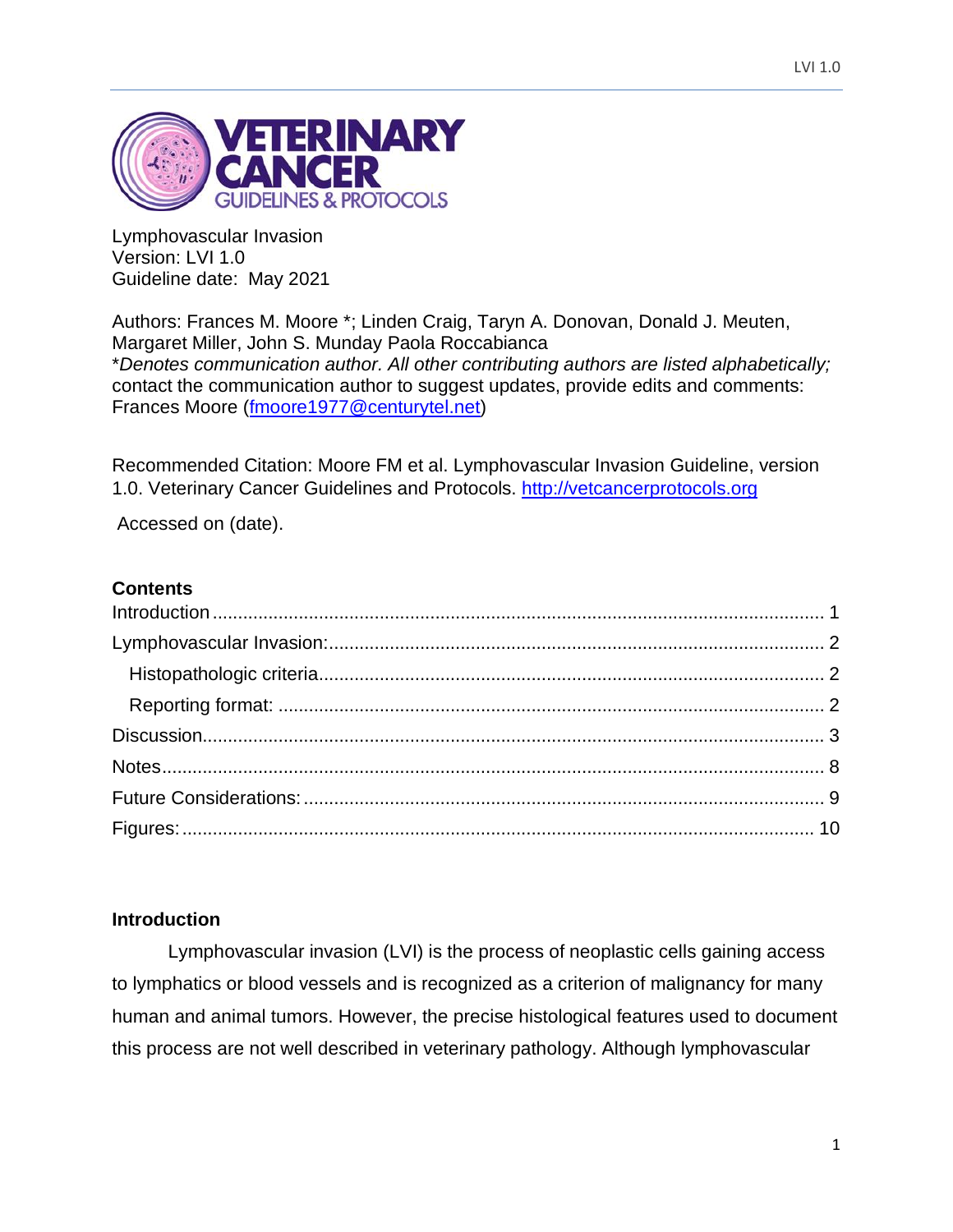invasion is typically included in tumor descriptions, the criteria used to make this interpretation are often lacking.

This guideline provides criteria used to differentiate true lymphovascular invasion from pseudo-vascular invasion (Notes A, B) or artifactual displacement of neoplastic cells into vascular lumens. Additionally, it lists the histologic features which should be described when vascular invasion is reported. Furthermore recommendations for future studies are provided, in particular, lymphatic vs blood vessel LVI, intratumoral vs peritumoral LVI and a potential scoring system for LVI. While these criteria have been reported to be important for assessment of human tumors, their importance in animal tumors has not yet been established.

### <span id="page-1-0"></span>**Lymphovascular Invasion:**

# <span id="page-1-1"></span>*Histopathologic criteria*

Presence or absence of lymphovascular invasion by tumors must be reported together with criteria used to define LVI. At least one of the following criteria is required to verify  $LVI<sup>1-6</sup>$ 

- 1. Thrombus adherent to intravascular tumor
- 2. Tumor cells invading through a vessel wall and endothelium
- 3. Neoplastic cells within a space lined by lymphatic or blood vascular endothelium
- 4. Neoplastic cells in a structure confirmed to be a lymphatic or blood vessel by the use of immunohistochemical markers (Note C)

Lymphovascular invasion must be distinguished from pseudo-vascular invasion and retraction artifact (**Figures 1-5**). (Note B)

# <span id="page-1-2"></span>*Reporting format:*

Lymphovascular Invasion (report format below)

Not identified

\_\_\_\_\_ Equivocal (Notes A,B)

\_\_\_\_ Present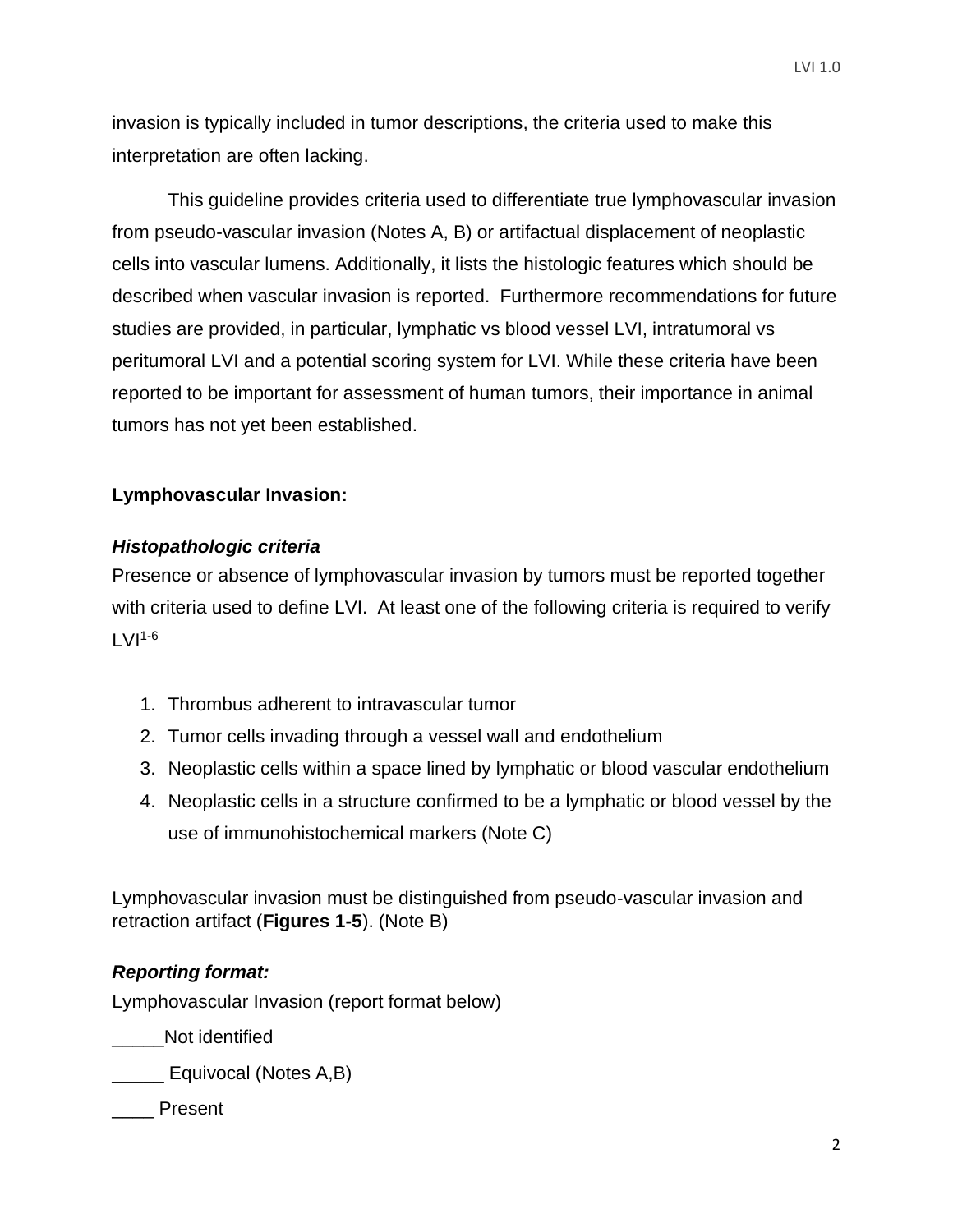Criteria used to determine lymphovascular invasion<sup>1-6</sup>

Thrombus adherent to intravascular tumor

Tumor cells invading through a vessel wall and endothelium

 Neoplastic cells within a space lined by lymphatic or blood vascular endothelium

Neoplastic cells in a structure that has been confirmed to be a lymphatic or blood vessel using immunohistochemistry (Note C)

Number of LVI foci (within a minimum of one representative section of tumor and peritumoral tissue. Report the number of foci of LVI within all sections examined.)

Few  $(< 5$  foci)

 $\frac{1}{2}$  Moderate  $(5 - 10$  foci)

 $\frac{1}{\sqrt{1-\frac{1}{\sqrt{1-\frac{1}{\sqrt{1-\frac{1}{\sqrt{1-\frac{1}{\sqrt{1-\frac{1}{\sqrt{1-\frac{1}{\sqrt{1-\frac{1}{\sqrt{1-\frac{1}{\sqrt{1-\frac{1}{\sqrt{1-\frac{1}{\sqrt{1-\frac{1}{\sqrt{1-\frac{1}{\sqrt{1-\frac{1}{\sqrt{1-\frac{1}{\sqrt{1-\frac{1}{\sqrt{1-\frac{1}{\sqrt{1-\frac{1}{\sqrt{1-\frac{1}{\sqrt{1-\frac{1}{\sqrt{1-\frac{1}{\sqrt{1-\frac{1}{\sqrt{1-\frac{1}{\sqrt{1-\frac{1}{\sqrt{1-\frac{1$ 

Type of vessels invaded

\_\_\_\_\_ Muscular wall evident

\_\_\_\_\_ No muscular wall evident

Site of lymphovascular invasion

\_\_\_\_\_ Intratumoral (number of LVI foci)

\_\_\_\_\_ Peritumoral (number of LVI foci)

### <span id="page-2-0"></span>**Discussion**

Although LVI is recognized as a marker of tumor malignancy, suggesting aggressive biological behavior and increased probability of metastatic disease in a number of different human cancers;<sup>1,2,7,8,5,9,10</sup> in veterinary medicine, this parameter has only been extensively evaluated in canine and feline mammary tumors.<sup>11-20</sup>

A study of human thyroid tumors reported that the type of LVI (ie blood versus lymphatic) was more important than the number of LVI to predict metastases.<sup>2,4</sup> Neither the scoring of LVI nor the type of LVI have been evaluated in animal tumors and both should be considered. Studies of human breast and colorectal cancer suggest blood vascular invasion, in contrast to lymphatic invasion, is an independent indicator of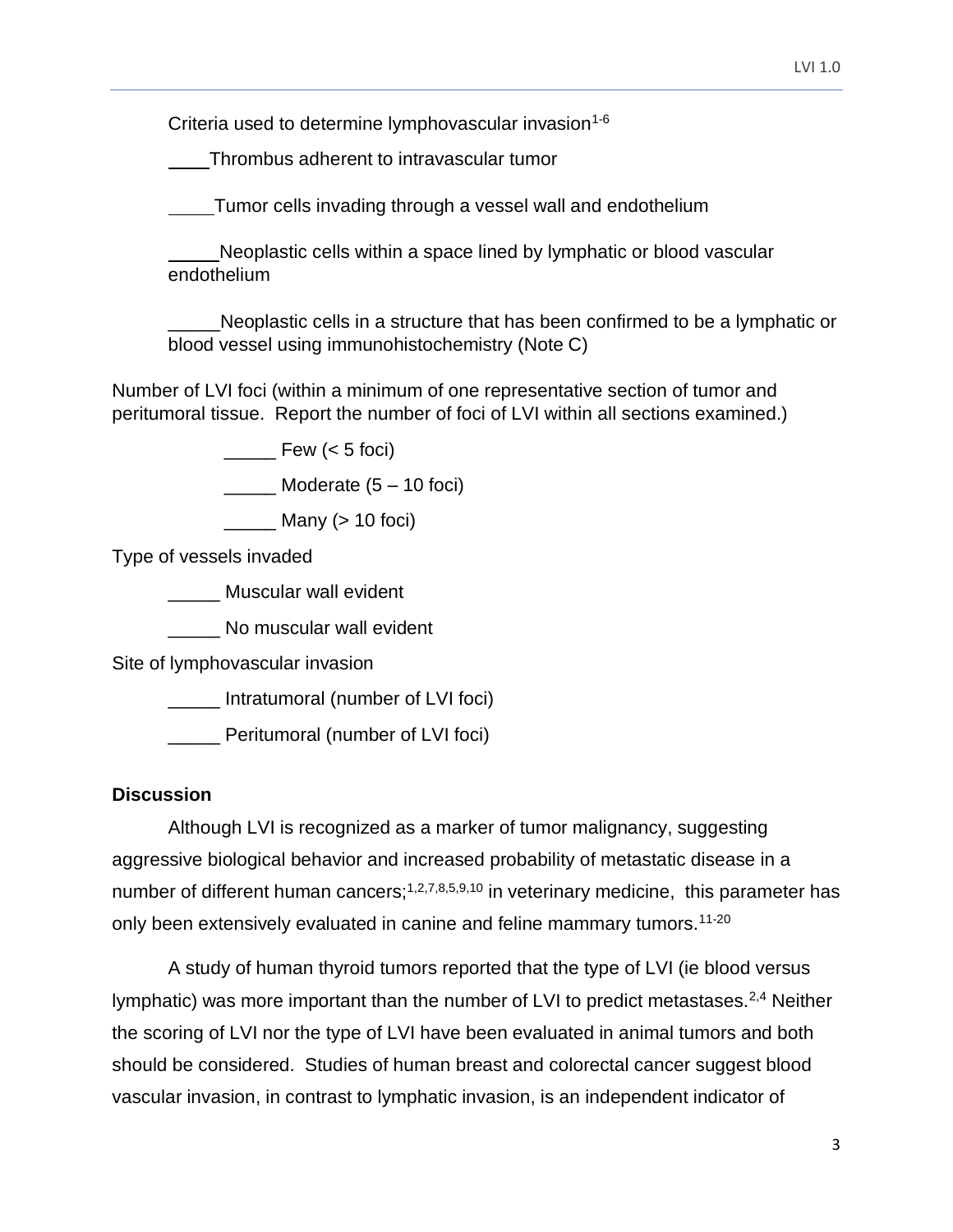aggressive behavior and poor prognostic indicator.<sup>7,8</sup> Similarly, in human thyroid carcinomas, the presence of definitive blood vascular invasion is associated with more aggressive behavior and metastasis.<sup>2,5</sup> Typically, the criteria for identification of lymphovascular invasion are not defined or standardized in veterinary pathology. In contrast, criteria defining lymphatic and blood vascular invasion, as well as which criteria are more reliable, have been proposed and adopted for human cancer assessment, including breast, thyroid and endometrial carcinomas.21,22,4,5,23,24

The most rigorous criteria used to determine lymphovascular invasion in human cancers are the presence of a thrombus adherent to intravascular tumor or invasion of tumor cells through vessel walls and endothelium. The finding of a thrombus (i.e. fibrin, platelets, etc) adherent to tumor cells within a vascular space is more definitive than the presence of tumor cells alone within a vascular space as the latter could be pseudovascular invasion. The use of strict criteria for blood vascular invasion was correlated with more accurate prognoses in a review of thyroid carcinomas in humans. When rigid criteria such as tumor thrombus or tumor in the wall of a vessel were applied to cases of human thyroid carcinoma only 118 (3%) of 4000 cases had these types of LVI, however, 35% of these carcinomas developed distant metastases.<sup>5</sup> In another study, using less rigid criteria for LVI, 47% of cases had LVI but only 8% of the cases developed distant metastases.<sup>25</sup> The presence of neoplastic cells within a space lined by endothelial cells immunopositive for blood or lymphatic vascular markers is less definitive evidence of true vascular invasion and could reflect artifactual displacement of neoplastic cells in vessels (Fig 4,5).<sup>1-5,9,10,6</sup> Given the lack of studies and lack of defined criteria for LVI or pseudo-vascular invasion, the likelihood of overdiagnosis of LVI in animal tumors is great. When tumor cells are found within the lumen of vascular structures,it is prudent to search for the more definitive features of LVI and to ascertain if the tumor is in blood vessels or lymphatics. The authors are not aware of any veterinary studies that distinguished the more rigorous criteria from less definitive criteria to confirm LVI and correlated each with outcome assessments to know which, if any, predicted metastases.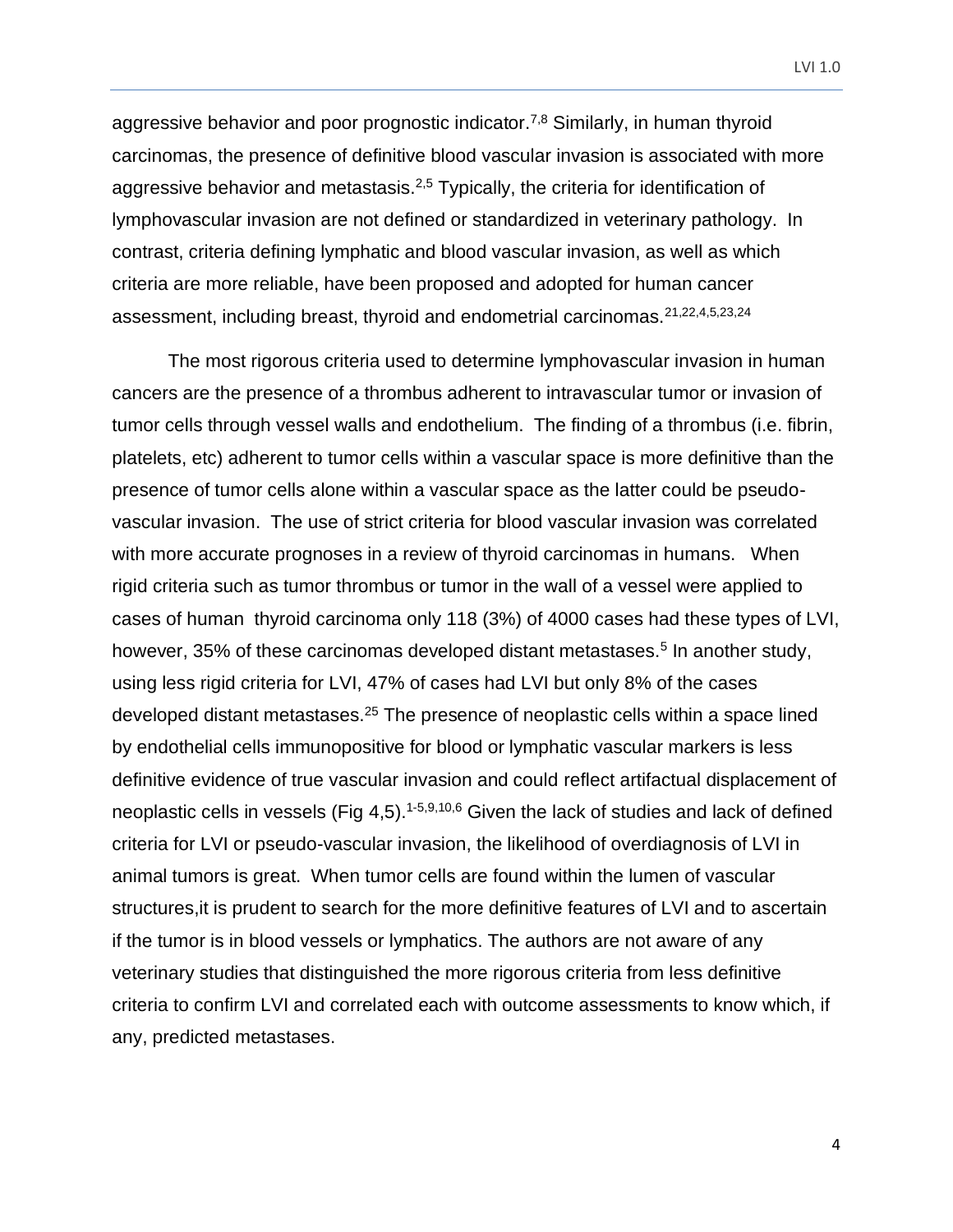Small blood vessels lacking a muscular wall cannot be reliably distinguished from lymphatics in routinely stained sections, necessitating use of immunohistochemical markers to make the distinction (Fig 4). A number of immunohistochemical markers have been used to identify endothelial cells in blood and lymphatic vessels in both humans and animals, including CD31 and Factor VIII related antigen which bind both lymphatic and blood vascular endothelium and prospero-related homeobox gene-1 (PROX-1), D2-40 and lymphatic vessel endothelial receptor 1 (LYVE-1) which are reported to be specific for lymphatic endothelium.<sup>26,3,27-31</sup> Their utility in animal tumors requires validation although one study of lymphatic and blood vessels in canine mammary tumors found Prox-1 and CD 31 as the preferred antibodies for identifying lymphatic and blood vessels respectively.<sup>29</sup> The prognostic significance of lymphatic versus blood vascular invasion has not been evaluated in animal studies.

Lymphovascular invasion (Figs 1-2) must be distinguished from stromal retraction artifact (Fig 5) and from pseudo-vascular invasion. Retraction artifact forms an artifactual space which can surround tumor foci and can be distinguished from intravascular neoplasia by the absence of an endothelial cell lining. Retraction artifact is commonly seen in many epithelial tumors in which tumor cells retract from surrounding stroma. Circumanal gland tumors often display this artifact (Fig 5). Pseudo-vascular invasion is the presence of neoplastic cells within vascular spaces, but the cells are not present as a result of tumor invasion of vessels. Displacement of neoplastic cells into vessels secondary to manipulation of the neoplasm at the time of biopsy, surgical excision, grossing procedure or tissue sectioning (ie, "floaters") can result in this phenomenon.21,22,5,23,24 Physical manipulation of the thyroid gland with non-neoplastic lesions also produces pseudo-vascular emboli similar to iatrogenic introduction of neoplastic cells into vessels with manipulation of uterine specimens during robotic surgery of uterine specimens in humans.<sup>1,2,5,9</sup>

The phenomenon of pseudo-vascular invasion has not been evaluated in veterinary cancer case studies. A study of canine cutaneous plasmacytomas reported that 16% of 125 dogs had intravascular tumor emboli but there was no association with metastases and their presence did not affect prognosis.<sup>32</sup> In the discussion, the authors

5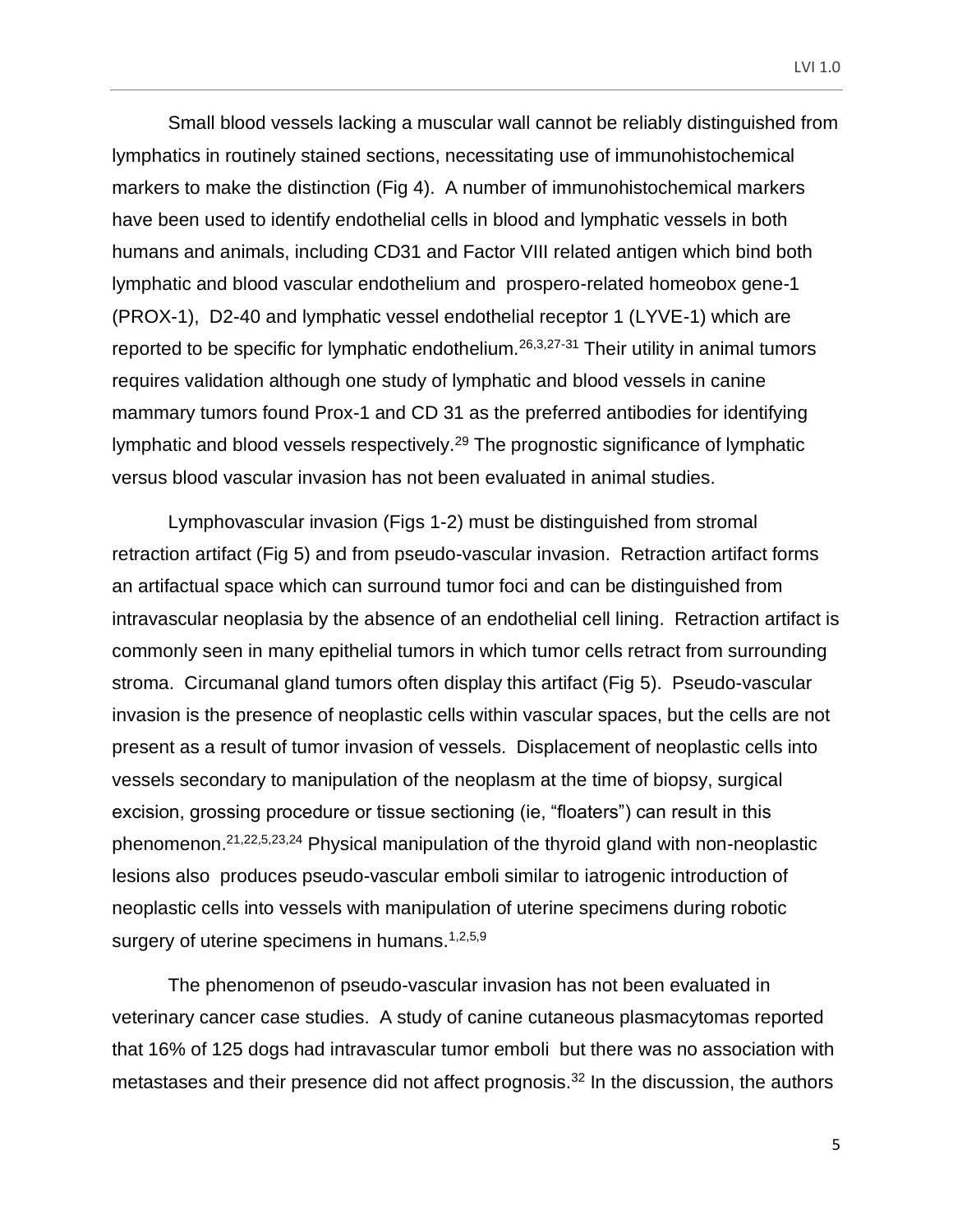commented that displacement of tumor cells by pressure or trauma could account for the reported findings. Intravascular neoplastic cells were more common if the tumor was on the distal limb.<sup>32</sup> This study with a tumor considered to be "benign" in dogs highlights the need to correlate accepted events of aggressiveness / malignancy with outcome assessments as well as document the type of evidence for LVI. In this study the authors reported emboli but more rigorous criteria of invasion such as fibrin adhered to intravascular tumor or tumor cells invading the wall and endothelium of a vessel not reported (Figs 3, 4). Was the event trauma- induced pseudoinvasion or was this true invasion but the tumor biology was such that neoplastic cells would remain intravascular and not metastasize? How thorough were outcome assessments and were cases followed long enough for metastases to develop? Were tumor cells in lymphatics or blood vessels?

The presence of subendothelial neoplastic cells protruding into a vascular lumen can be difficult to interpret. In this circumstance, neoplastic cells may not have invaded through the endothelium representing vascular impingement, not LVI. Alternatively, these findings could occur in a neoplasm which has invaded through the vascular endothelium but subsequently has been re-endothelialized with a layer of endothelial cells on the luminal surface of the neoplasm and, as such, has been included as a criterion of LVI in some manuscripts.<sup>5</sup> Identification of subendothelial tumor cells warrants further evaluation for more strict criteria of vascular invasion, such as a thrombus adherent to intravascular tumor or foci of tumor cells invading both vessel wall and endothelium.

Studies of human breast, thyroid and prostate cancer show widespread metastases more commonly associated with blood vascular invasion in contrast to lymphatic invasion.<sup>7,8,5</sup> Animal tumors may show similar distinctions between blood and lymphatic vascular invasion, warranting detailed descriptions of the type of vessels invaded. To assess this, reported vascular invasion must detail the types of vessels involved (ie, if a muscular wall can be identified as a blood vascular channel or if only an endothelial lining is seen). Immunohistochemical markers specific for lymphatic and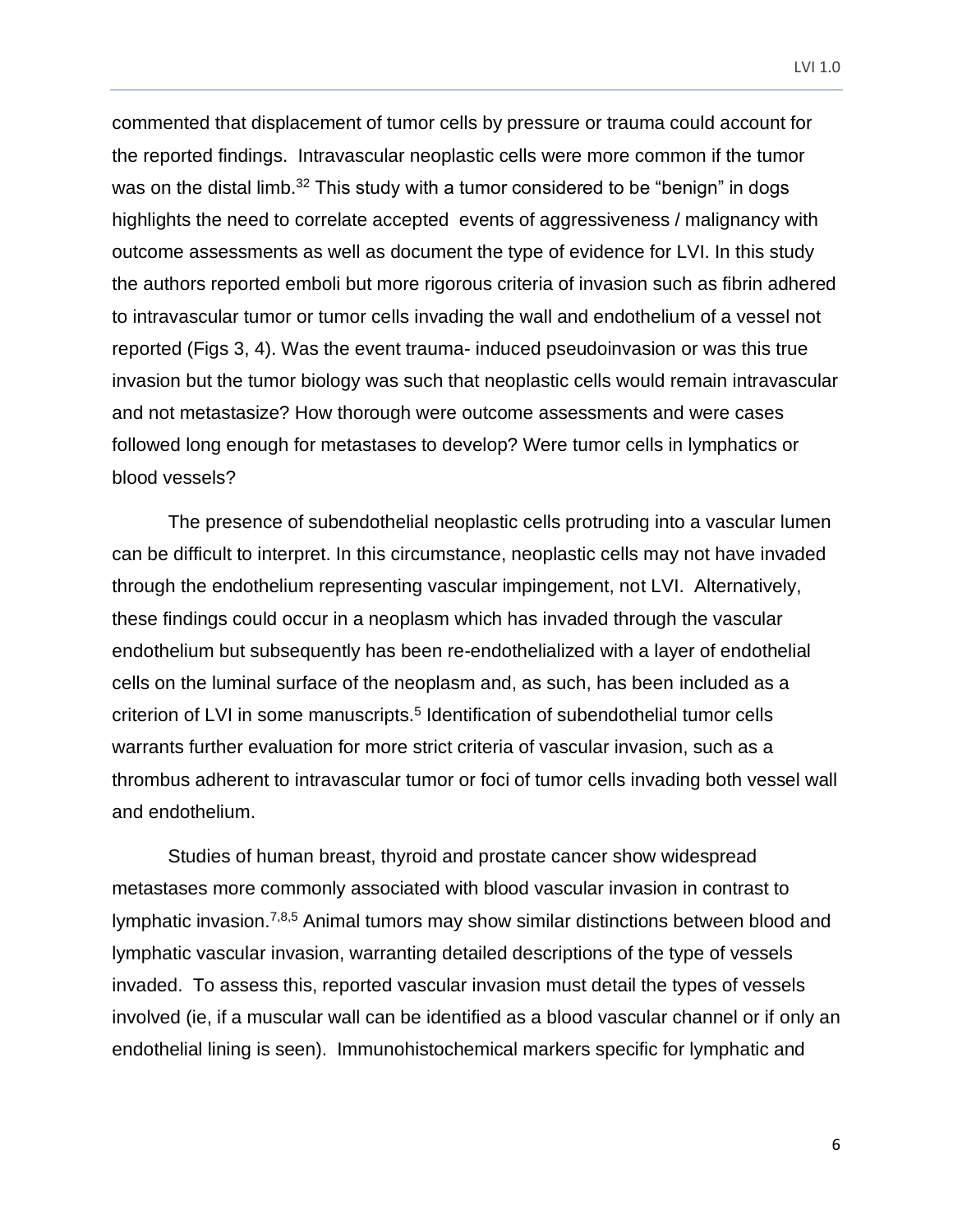blood vessels are needed to determine the type of vascular invasion if tumor is restricted to vessels with only a thin endothelial lining.

Three-tiered scoring of the extent of LVI (absence, focal and substantial) has been utilized in evaluations of human endometrial carcinoma and, although there was good reproducibility of identifying presence or absence of LVI, there was varied reproducibility regarding LVI extent. Scoring of LVI has not been addressed in veterinary studies and should be considered in future investigations.

A thorough reassessment of LVI is sorely needed in veterinary oncology with attention to the specific details described in this guideline and under future considerations. These studies should consider specifics of tumoral vs peritumoral lymphatics and blood vessels and correlation to lymph node and distant metastases. The significance of LVI in relation to specific tumor types must be determined.

LVI has been correlated with intratumoral and peritumoral lymphovascular density (LVD) in a number of human tumors.33-36 LVD is an enumeration of lymphatics within a defined area of a tumor and is used as an indicator of lymphangiogenesis and therefore probable lymph node metastasis. Both LVD and LVI are used as predictors of lymph node metastases in human breast cancer and peritumoral lymphatic vessels may be the main route for dissemination of the tumor.<sup>35,36</sup> Peritumoral LVD is more closely associated with LVI and nodal metastases than intratumoral LVD in human breast carcinoma studies. Authors suggested that peritumoral lymphatic vessels are the main route to disseminate breast tumor cells.<sup>36</sup> Peritumoral LVD and LVI is associated with a poor prognosis in human breast and gastric carcinoma.33-36

Intratumoral microvascular density (IMD), the quantitation of blood vessels (number/mm2) in or around tumors, has been used as an indicator of angiogenesis and by extension LVI and the ability of a tumor to metastasize. New blood vessels in a tumor are required for tumors to grow beyond several millimeters and they are believed to facilitate metastasis, and are associated with more aggressive neoplasms in humans and animals. IMD has been evaluated in a number of animal tumor types $37-45$  although correlations with vascular invasion and assessment of peritumoral vascular density was only assessed in one study of canine mammary tumors.<sup>44</sup> In general, IMD was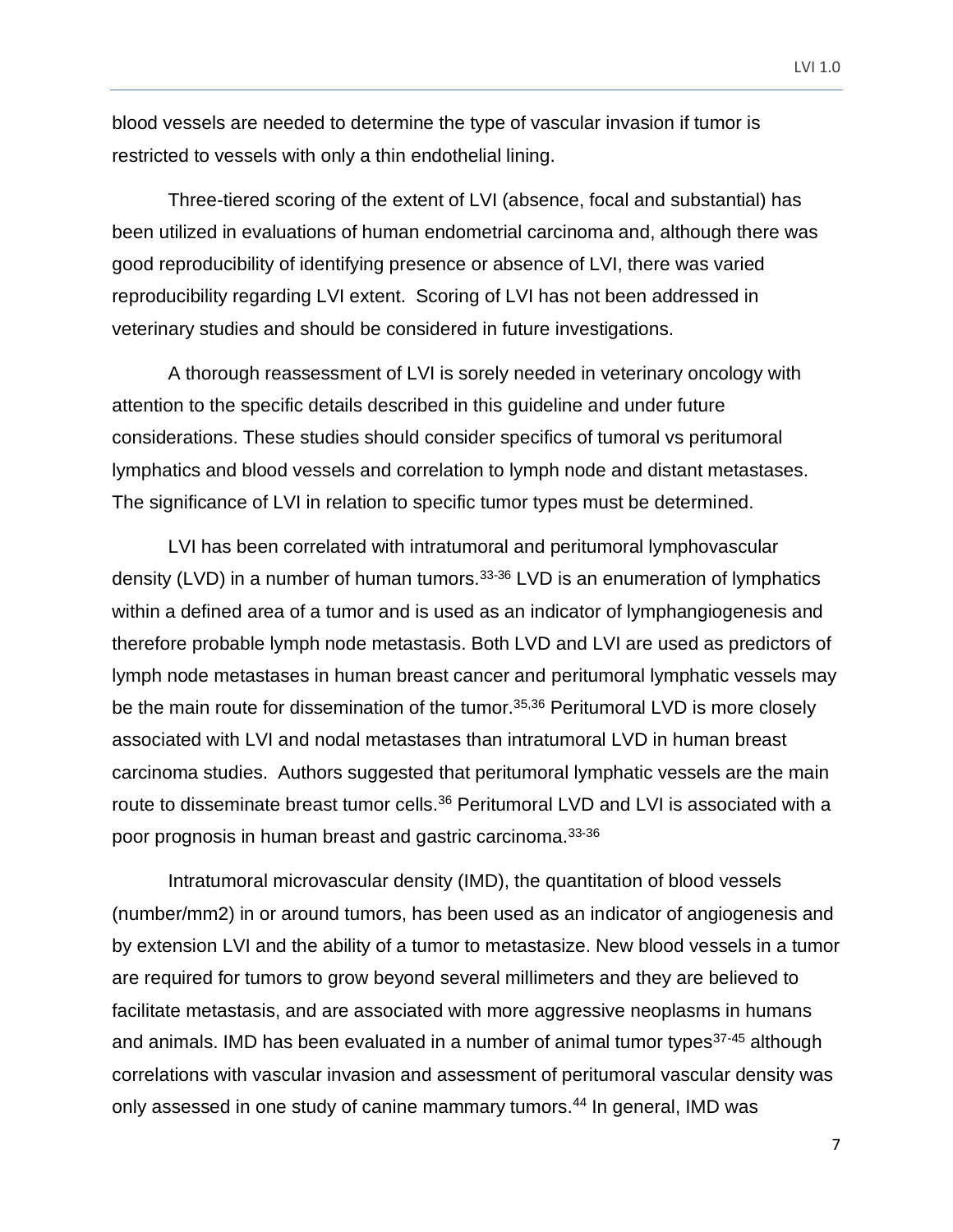LVI 1.0

associated with either higher grade neoplasms or neoplasms with more malignant histological features (canine mammary gland tumors,<sup>44</sup> canine seminomas,<sup>43</sup> canine cutaneous squamous cell carcinoma, $39$  and canine cutaneous mast cell tumors<sup>41</sup> Future veterinary studies of microvascular density should include assessment of both lymphatics and blood vessels, evaluation of both intratumoral and peritumoral vascular density (enumeration of vessels in defined area per  $mm<sup>2</sup>$ ) and correlate with LVI, nodal and systemic metastases, tumor grade and outcomes. Computational pathology may aid studies that enumerate blood and lymphatic vessels.

#### <span id="page-7-0"></span>**Notes**

- A. Tissue retraction can form a space which may surround tumor cells mimicking tumor in a lymphovascular space. Lack of demonstrable endothelial lining distinguishes retraction artifact from intravascular neoplasia. Retraction artifact is common in circumanal gland tumors, thyroid tumors and some mammary gland tumors. (See Discussion and Note B).
- B. It can be difficult to distinguish true vascular invasion from pseudo-vascular invasion. The more stringent criteria for defining vascular invasion are demonstration of invasion of the vascular wall by neoplastic cells or presence of neoplastic cells within a thrombus adherent to the vascular wall. In the absence of these findings, the presence of intravascular neoplastic cells could represent either true lymphovascular invasion or pseudo-vascular invasion. This dilemma is apparent in a recent publication reporting lymphatic invasion in oral melanomas in dogs in which intravascular neoplasia is shown within a space which appears to be lined in part by neoplastic cells and cannot be readily confirmed as a lymphatic or blood vascular space. 46
- C. A variety of immunohistochemical markers have been used to identify endothelial cells in blood and lymphatic vascular channels in humans and in animals.26,3,27-31 Some markers such as CD 31 and Factor VIII related antigen do not discriminate between lymphatic and blood vascular endothelium whereas others, such as Lymphatic vessel endothelial receptor 1 (LYVE-1), D2-40 and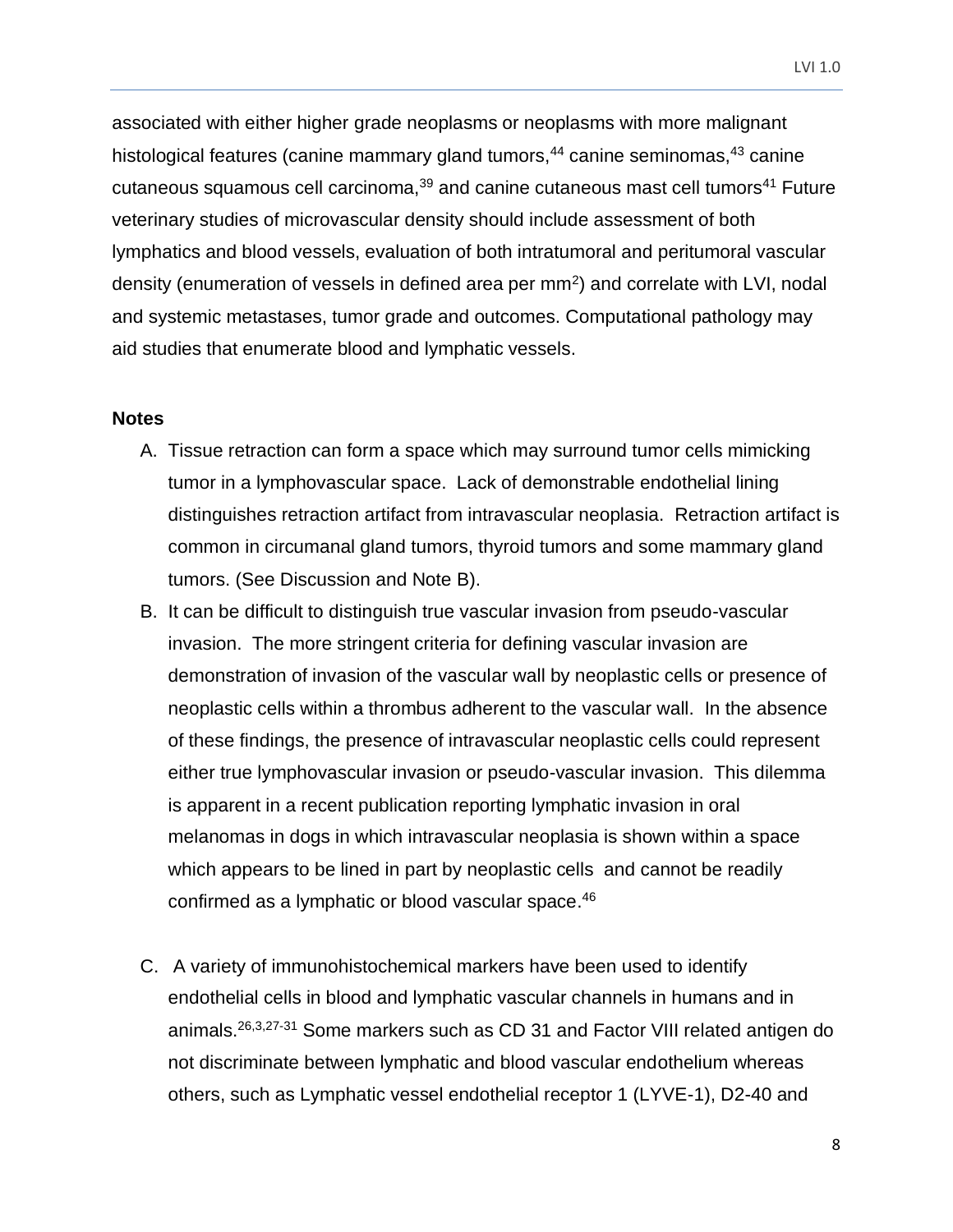prospero – related homeobox gene-1 (PROX-1) are specific for lymphatic endothelium.27,29,31 Use of IHC endothelial markers has been shown to facilitate identification of LVI in tumors in humans, $22,47$  and in mammary and plasma cell tumors in dogs. 32,29

## <span id="page-8-0"></span>**Future Considerations:**

1. Define criteria to distinguish LVI from pseudo-vascular invasion

a. Determine if neoplastic cells bulging into vascular lumen (which could represent impingement or a stage of LVI) is associated with other evidence of LVI or has prognostic importance

2. Assess significance of tumoral vs peritumoral LVI and LVD

3. Evaluate utility of LVI and LVD scoring system

4. Evaluate lymphatic versus blood vascular invasion and determine prognostic significance

- a. Evaluate tumoral vs peritumoral lymphovascular density
	- i. Develop reporting format and scoring system with enumeration of vessels per defined area in mm<sup>2</sup>
- b. Evaluate prognostic significance of intratumoral and peritumoral LVI and LVD
	- i. Consider applications of computational pathology in assessing LVD associated LVI

ii. Studies should compare methods of enumeration of LVD: subjective/manual estimates by pathologists versus morphometry, IHC labelled lymphatics and CPATH

iii. Studies should compare prognostic significance of intratumoral vs peritumoral LVD by correlating with presence/absence of metastasis and outcome assessments

c. Include nodal status, distant metastases and outcome assessments in studies of prognostic significance of LVI for specific tumor types

d. Confirm metastases by cytology or histopathology in studies of LVI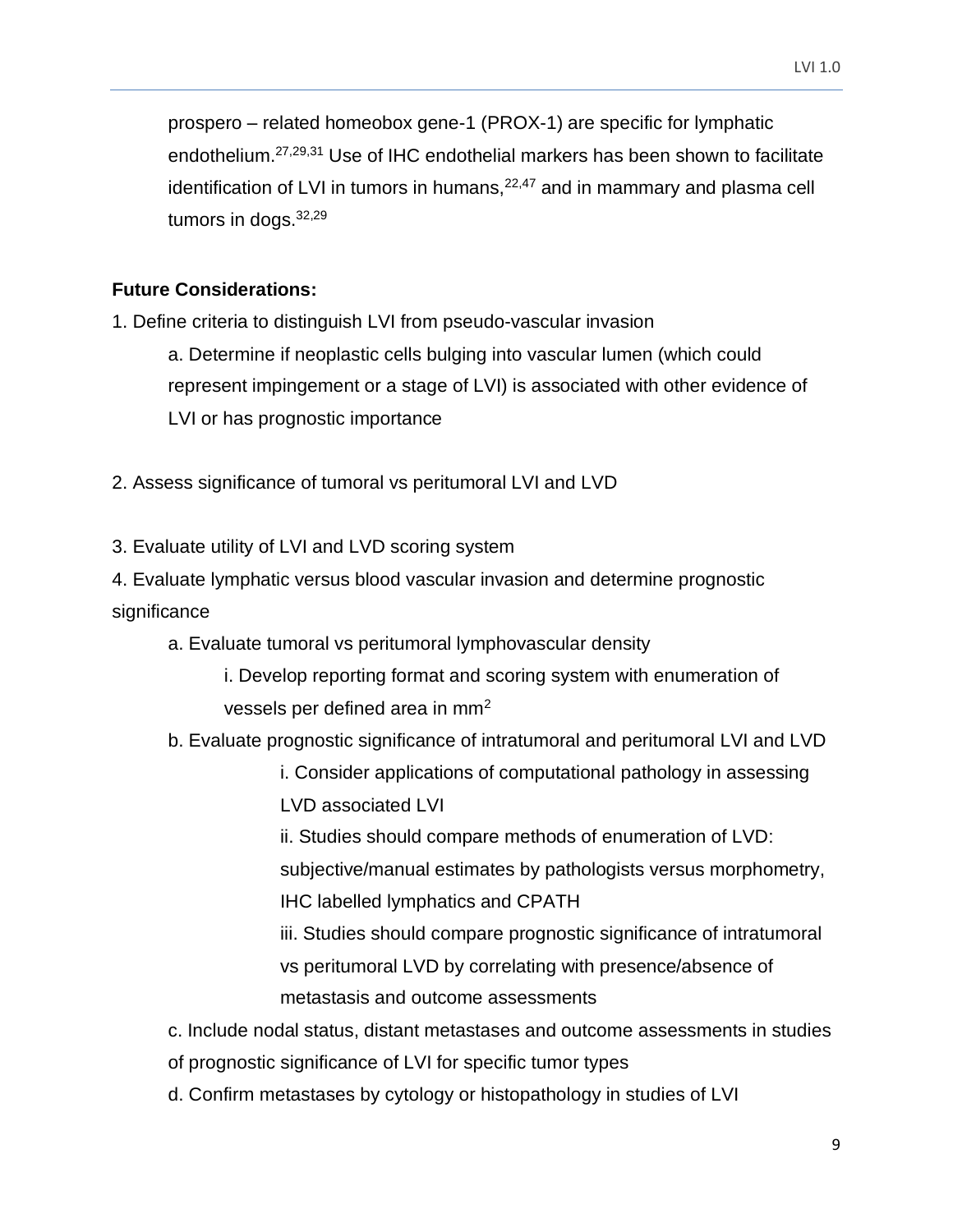i. Recommend use of autopsy data in 10 – 20% cases if possible

## <span id="page-9-0"></span>**Figures:**



**Figures 1-2**: Lymphovascular invasion in an intestinal sarcoma. Neoplastic emboli are present in multiple vascular structures identified by endothelial lining, some of which contain intraluminal red blood cells. This tumor appears to favor blood vessels vs lymphatics. Hepatic metastases were documented.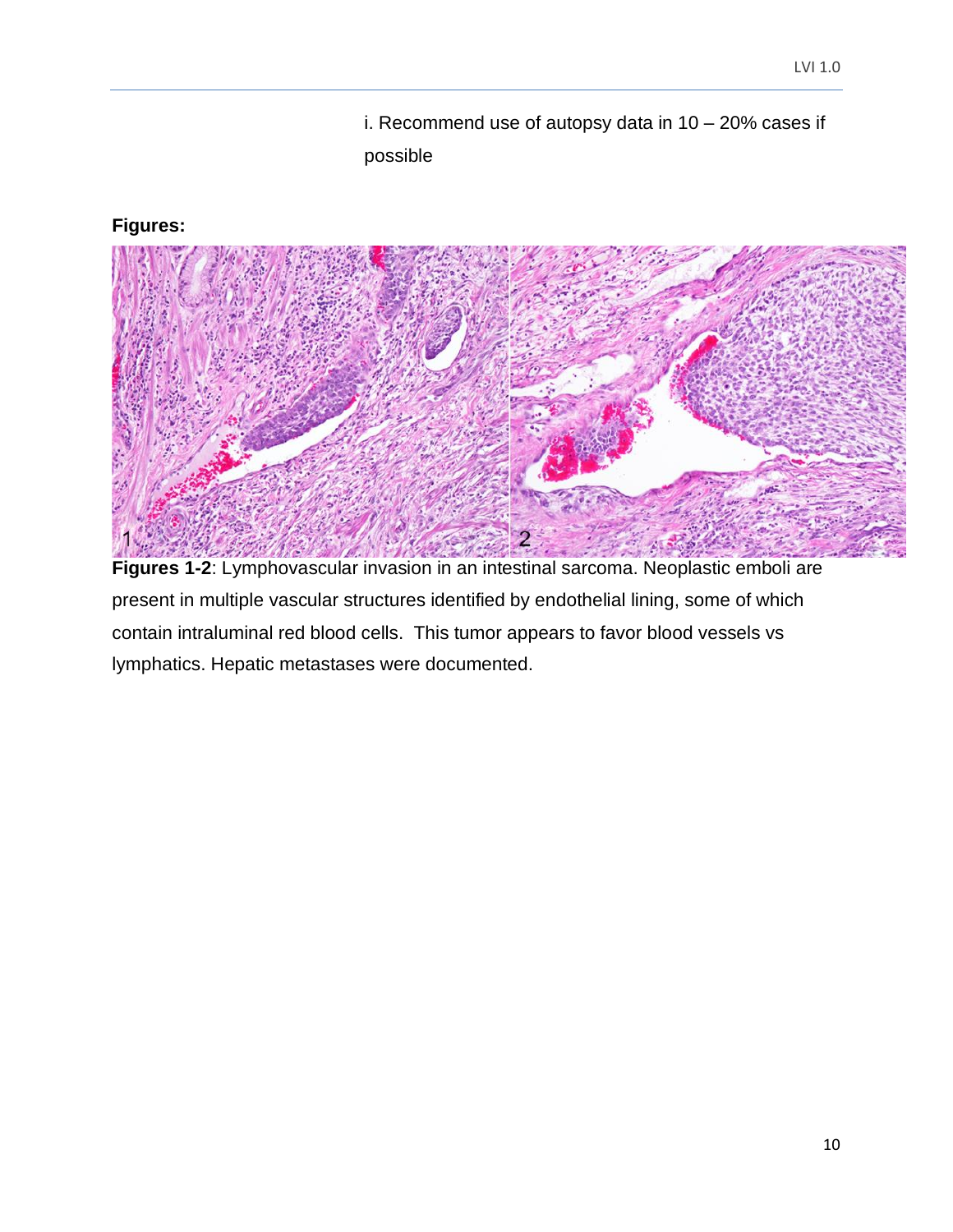

**Figure 3**: Higher magnification of lymphovascular invasion in an intestinal sarcoma. Endothelial cells are clearly visible (arrows). Metastatic foci were documented in the liver.

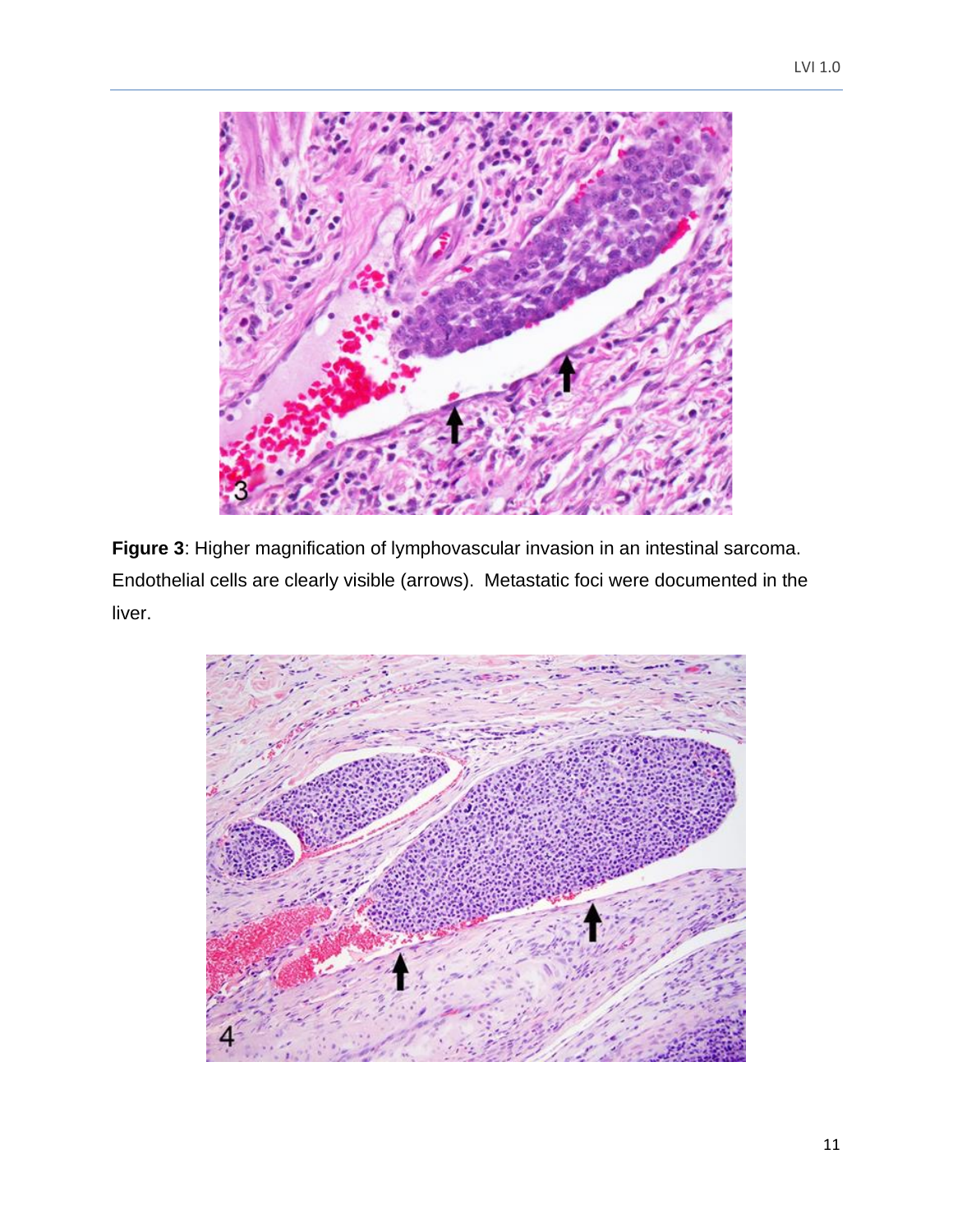**Figure 4:** Two intravascular aggregates of neoplastic plasma cells. Arrows illustrate lining endothelial cells with no attached tumor or presence of thrombus. A study of 125 dogs with plasma cell tumors revealed 16% with intravascular neoplastic cells which did not appear to affect the prognosis or result in metastases. (Image courtesy of Gordon Ehrensing DVM, DACVP, Antech Diagnostics)



**Figure 5**: Intravascular aggregate of neoplastic plasma cells. Immunohistochemistry for von Willebrand factor (factor VIII related antigen) shows cytoplasmic immunoreactivity in endothelial cells (arrow), confirming that the cells are within a vessel. This marker does not differentiate between veins and lymphatics. Tumor cells inside the vessel could be due to invasion, pseudoinvasion (displacement) or bulging/impingement. The latter was deemed less likely as none of the emboli were covered by endothelial cells. (Image courtesy of Gordon Ehrensing DVM, DACVP, Antech Diagnostics)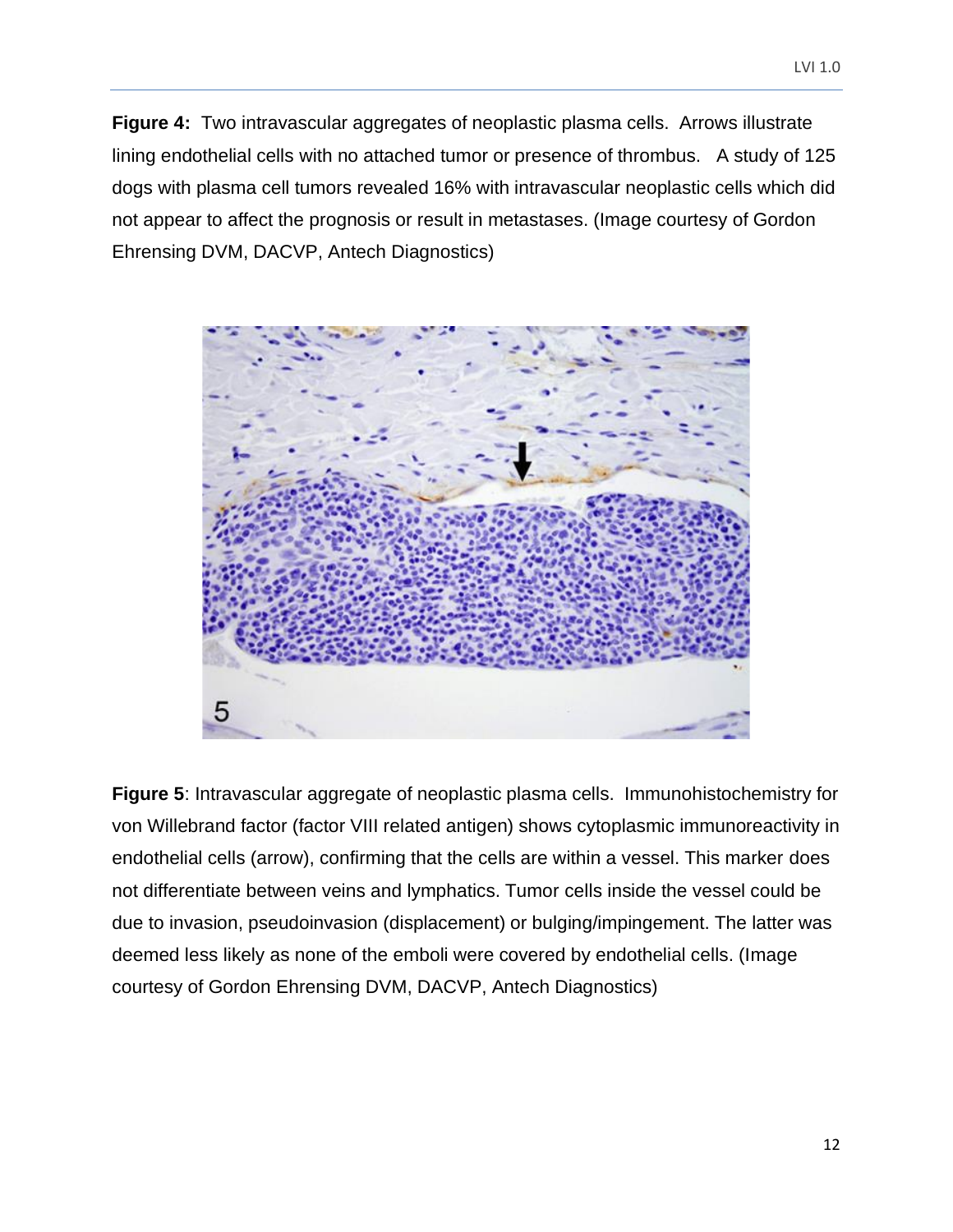

**Figure 6**: Retraction artifact. Lobule of normal circumanal gland adjacent to a circumanal gland adenoma. Retraction of the connective tissue (arrows) has formed a space around the gland that can be confused with intravascular tumor invasion. The space is not lined by endothelial cells and does not contain blood.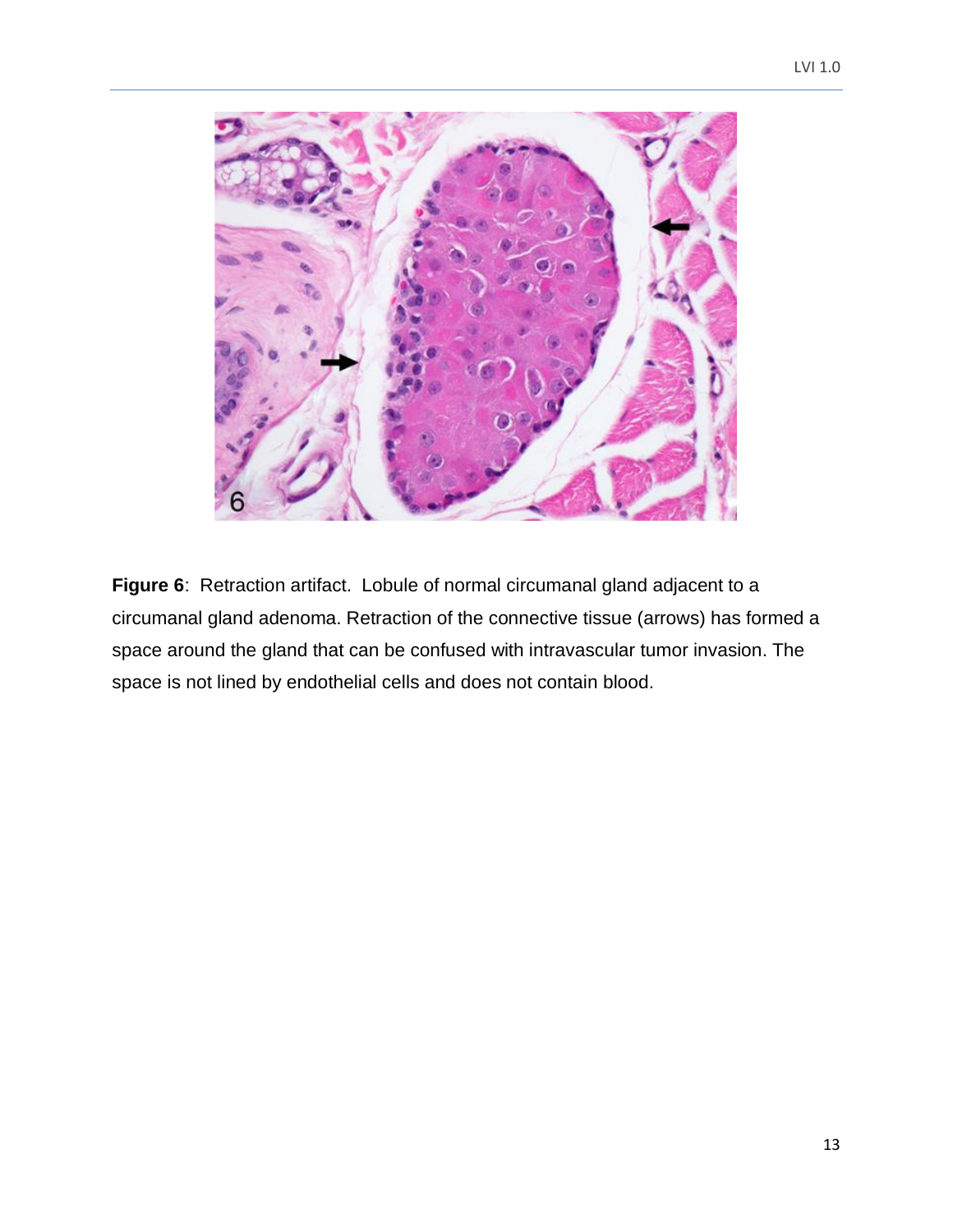#### **References:**

1. Briët JM, Hollema H, Reesink N, et al. Lymphvascular space involvement: an independent prognostic factor in endometrial cancer. *Gynecologic oncology*. 2005;96**:** 799-804.

2. Falvo L, Catania A, D'Andrea V, Marzullo A, Giustiniani MC, De Antoni E. Prognostic importance of histologic vascular invasion in papillary thyroid carcinoma. *Annals of surgery*. 2005;241**:** 640.

3. Fitzgibbons PL, Connolly J, Bose S. Protocol for the Examination of Resection Specimens from Patients with Invasive Carcinoma of the Breast. *College of american pathologists*. 2020.

4. Lin X, Zhu B, Liu Y, Silverman JF. Follicular thyroid carcinoma invades venous rather than lymphatic vessels. *Diagnostic pathology*. 2010;5**:** 1-5.

5. Mete O, Asa SL. Pathological definition and clinical significance of vascular invasion in thyroid carcinomas of follicular epithelial derivation. *Mod Pathol*. 2011;24**:** 1545-1552.

6. Seethala RR, Asa SL, Carty SE, et al. Protocol for the examination of specimens from patients with carcinomas of the thyroid gland. *College of american pathologists*. 2014.

7. Fujii T, Sutoh T, Morita H, et al. Vascular invasion, but not lymphatic invasion, of the primary tumor is a strong prognostic factor in patients with colorectal cancer. *Anticancer research*. 2014;34**:** 3147-3151.

8. Fujii T, Yajima R, Hirakata T, et al. Impact of the prognostic value of vascular invasion, but not lymphatic invasion, of the primary tumor in patients with breast cancer. *Anticancer research*. 2014;34**:**  1255-1259.

9. Peters EE, Bartosch C, McCluggage WG, et al. Reproducibility of lymphovascular space invasion (LVSI) assessment in endometrial cancer. *Histopathology*. 2019;75**:** 128-136.

10. Pifer P, Bhargava R, Patel A, et al. Is the risk of substantial LVSI in stage I endometrial cancer similar to PORTEC in the North American population?–A single-institution study. *Gynecologic Oncology*. 2020. 11. Goldschmidt M, Pena L, Rasotto R, Zappulli V. Classification and grading of canine mammary tumors. *Vet Pathol*. 2011;48**:** 117-131.

12. Im KS, Kim NH, Lim HY, Kim HW, Shin JI, Sur JH. Analysis of a new histological and molecular-based classification of canine mammary neoplasia. *Vet Pathol*. 2014;51**:** 549-559.

13. Mills SW, Musil KM, Davies JL, et al. Prognostic value of histologic grading for feline mammary carcinoma: a retrospective survival analysis. *Vet Pathol*. 2015;52**:** 238-249.

14. Pena L, De Andres PJ, Clemente M, Cuesta P, Perez-Alenza MD. Prognostic value of histological grading in noninflammatory canine mammary carcinomas in a prospective study with two-year followup: relationship with clinical and histological characteristics. *Vet Pathol*. 2013;50**:** 94-105.

15. Rasotto R, Berlato D, Goldschmidt MH, Zappulli V. Prognostic Significance of Canine Mammary Tumor Histologic Subtypes: An Observational Cohort Study of 229 Cases. *Vet Pathol*. 2017;54**:** 571-578.

16. Rasotto R, Zappulli V, Castagnaro M, Goldschmidt MH. A retrospective study of those histopathologic parameters predictive of invasion of the lymphatic system by canine mammary carcinomas. *Vet Pathol*. 2012;49**:** 330-340.

17. Seixas F, Palmeira C, Pires MA, Bento MJ, Lopes C. Grade is an independent prognostic factor for feline mammary carcinomas: a clinicopathological and survival analysis. *Vet J*. 2011;187**:** 65-71.

18. Zappulli V, Rasotto R, Caliari D, et al. Prognostic evaluation of feline mammary carcinomas: a review of the literature. *Vet Pathol*. 2015;52**:** 46-60.

19. Chocteau F, Abadie J, Loussouarn D, Nguyen F. Proposal for a histological staging system of mammary carcinomas in dogs and cats. Part 1: Canine mammary carcinomas. *Frontiers in Veterinary Science*. 2019;6**:** 388.

20. Chocteau F, Boulay M-M, Besnard F, Valeau G, Loussouarn D, Nguyen F. Proposal for a histological staging system of mammary carcinomas in dogs and cats. Part 2: Feline mammary carcinomas. *Frontiers in Veterinary Science*. 2019;6.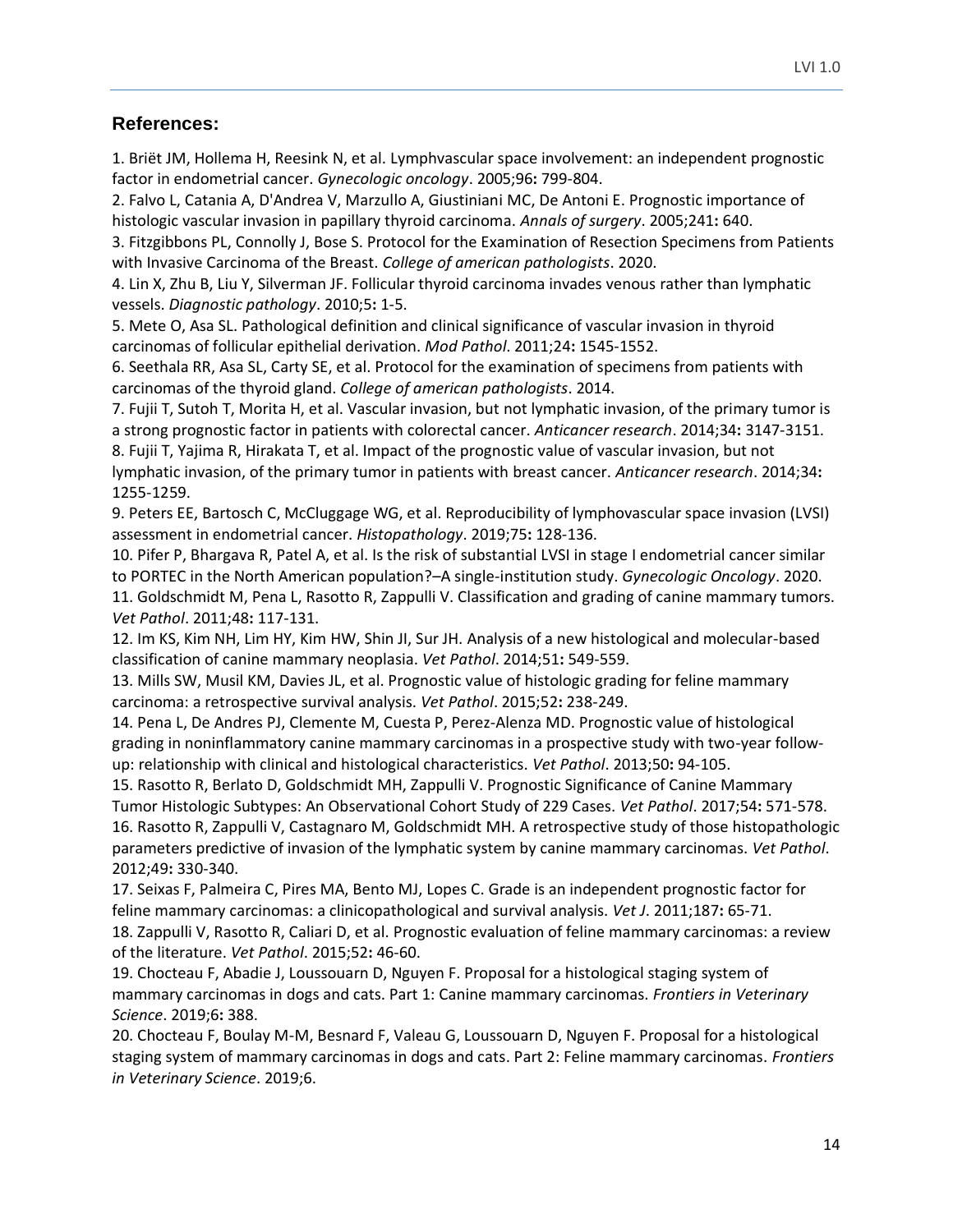21. Folkins AK, Nevadunsky NS, Saleemuddin A, et al. Evaluation of vascular space involvement in endometrial adenocarcinomas: laparoscopic vs abdominal hysterectomies. *Mod Pathol*. 2010;23**:** 1073- 1079.

22. Gujam FJ, Going JJ, Mohammed ZM, Orange C, Edwards J, McMillan DC. Immunohistochemical detection improves the prognostic value of lymphatic and blood vessel invasion in primary ductal breast cancer. *BMC Cancer*. 2014;14**:** 676.

23. Van den Eynden G, Van der Auwera I, Van Laere S, et al. Distinguishing blood and lymph vessel invasion in breast cancer: a prospective immunohistochemical study. *British journal of cancer*. 2006;94**:**  1643-1649.

24. Zaorsky NG, Patil N, Freedman GM, Tuluc M. Differentiating lymphovascular invasion from retraction artifact on histological specimen of breast carcinoma and their implications on prognosis. *Journal of breast cancer*. 2012;15**:** 478-480.

25. Nishida T, Katayama S-i, Tsujimoto M. The clinicopathological significance of histologic vascular invasion in differentiated thyroid carcinoma. *The American journal of surgery*. 2002;183**:** 80-86. 26. Al-Dissi AN, Haines DM, Singh B, Kidney BA. Immunohistochemical expression of vascular endothelial growth factor and vascular endothelial growth factor receptor associated with tumor cell proliferation in canine cutaneous squamous cell carcinomas and trichoepitheliomas. *Vet Pathol*. 2007;44**:** 823-830. 27. Halsey CH, Worley DR, Curran K, Charles JB, Ehrhart EJ. The use of novel lymphatic endothelial cellspecific immunohistochemical markers to differentiate cutaneous angiosarcomas in dogs. *Vet Comp* 

*Oncol*. 2016;14**:** 236-244.

28. Pusztaszeri MP, Seelentag W, Bosman FT. Immunohistochemical expression of endothelial markers CD31, CD34, von Willebrand factor, and Fli-1 in normal human tissues. *Journal of Histochemistry & Cytochemistry*. 2006;54**:** 385-395.

29. Sleeckx N, Van Brantegem L, Fransen E, et al. Evaluation of immunohistochemical markers of lymphatic and blood vessels in canine mammary tumours. *J Comp Pathol*. 2013;148**:** 307-317. 30. Von Beust B, Suter M, Summers B. Factor VIII-related antigen in canine endothelial neoplasms: an immunohistochemical study. *Veterinary Pathology*. 1988;25**:** 251-255.

31. Wennogle SA, Priestnall SL, Suarez-Bonnet A, Soontararak S, Webb CB. Lymphatic endothelial cell immunohistochemical markers for evaluation of the intestinal lymphatic vasculature in dogs with chronic inflammatory enteropathy. *J Vet Intern Med*. 2019;33**:** 1669-1676.

32. Ehrensing G, Craig LE. Intravascular neoplastic cells in canine cutaneous plasmacytomas. *J Vet Diagn Invest*. 2018;30**:** 329-332.

33. El-Gohary YM, Metwally G, Saad RS, Robinson MJ, Mesko T, Poppiti RJ. Prognostic significance of intratumoral and peritumoral lymphatic density and blood vessel density in invasive breast carcinomas. *American journal of clinical pathology*. 2008;129**:** 578-586.

34. Pak KH, Jo A, Choi HJ, Choi Y, Kim H, Cheong J-H. The different role of intratumoral and peritumoral lymphangiogenesis in gastric cancer progression and prognosis. *BMC cancer*. 2015;15**:** 498.

35. Zhang S, Zhang D, Gong M, Wen L, Liao C, Zou L. High lymphatic vessel density and presence of lymphovascular invasion both predict poor prognosis in breast cancer. *BMC cancer*. 2017;17**:** 335.

36. Zhang S, Zhang D, Yi S, et al. The relationship of lymphatic vessel density, lymphovascular invasion, and lymph node metastasis in breast cancer: a systematic review and meta-analysis. *Oncotarget*. 2017;8**:** 2863.

37. Coomber BL, Denton J, Sylvestre A, Kruth S. Blood vessel density in canine osteosarcoma. *Canadian journal of veterinary research*. 1998;62**:** 199.

38. Luong R, Baer K, Craft D, Ettinger S, Scase T, Bergman P. Prognostic significance of intratumoral microvessel density in canine soft-tissue sarcomas. *Veterinary pathology*. 2006;43**:** 622-631.